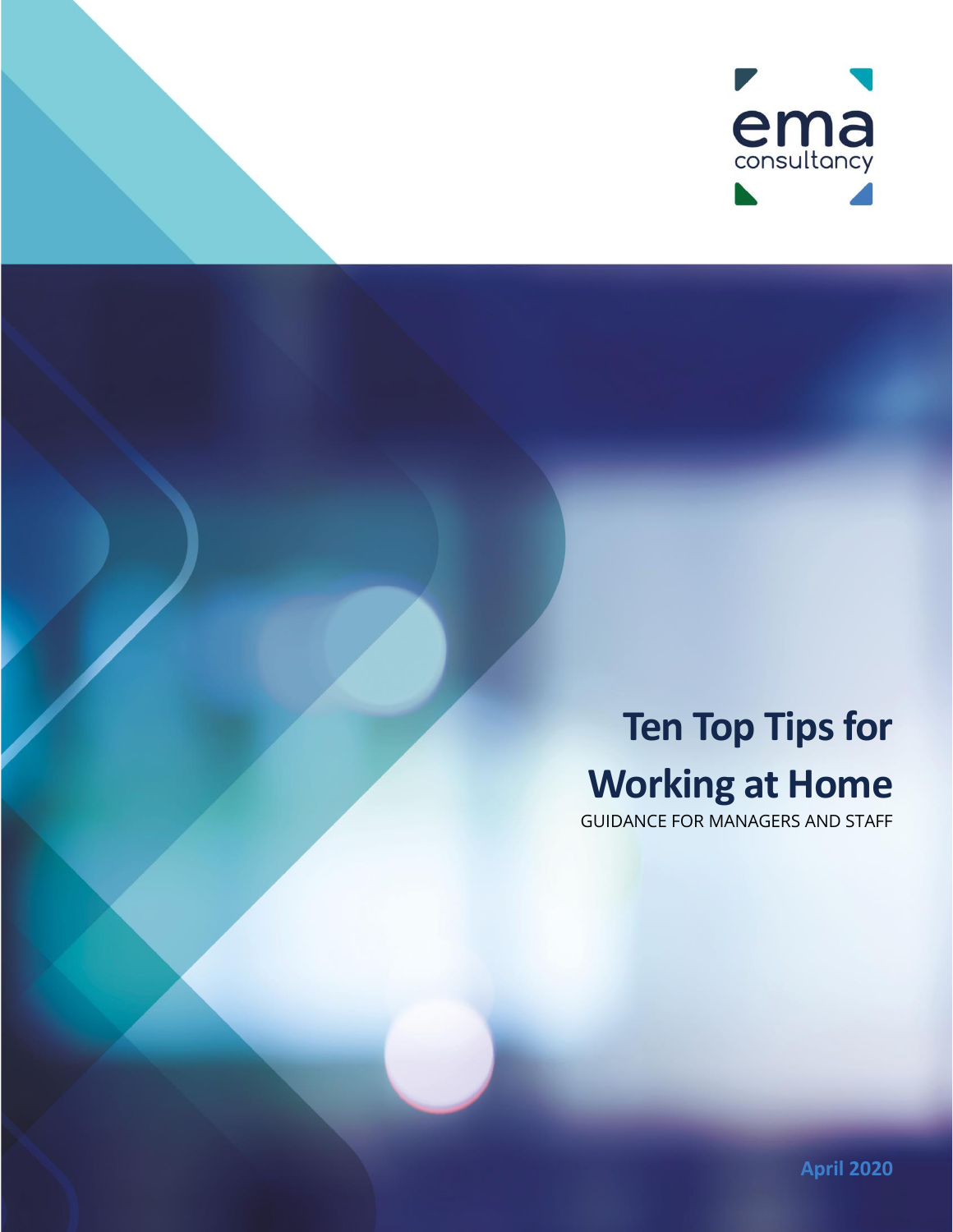

- 1. **Agree ways of working.** Make sure every team member is clear about how you will work together remotely, how you keep each other updated, and how frequently.
- 2. **Show the big picture but prepare to flex.** Remind your team about the big picture and how their work fits into it. Review short-term goals regularly and adjust as needed. If some members can't carry out all their usual work, consider other skills they can lend to others to meet team goals.
- 3. **Set expectations and trust your team.** Be clear about mutual expectations and trust your team to get on without micromanaging. Focus on results rather than activity. Encourage your staff to look after their health taking their daily exercise.
- 4. **Make sure team members have the support and equipment they need.** This includes any coaching they might need to use online systems or work remotely. Keep your calendar visible and maintain a virtual open door.
- 5. **Have a daily virtual huddle.** This is essential for keeping connected as a team, to check in on each other's well-being and keep workflow on track. It needn't be long, but regularity is key.
- 6. **Keep regular one-to-ones and team meetings.** This maintains a sense of structure and continuity for all.
- 7. **Share information and encourage your team to do the same.** Without physical, opportunities to pick up information in passing are more limited. Share *appropriate* updates or learnings from other meetings and projects and invite your team to do the same.
- 8. **Tailor your feedback and communications.** People can be more sensitive if they're feeling isolated or anxious, so take this into account when talking or writing. Communicate regularly, not just when things go wrong, whether it is information, praise or criticism.
- 9. **Listen closely and read between the lines.** Not being in the same room means you don't have extra information from body language or tone to get the sense of what people are thinking or feeling, particularly in more difficult conversations. Home in on what's not being said and ask questions to clarify your interpretation.
- 10. **Help foster relationships and well-being.** Make time for social conversations. This increases rapport and eases communication between people who may not meet often. It also reduces feelings of isolation.